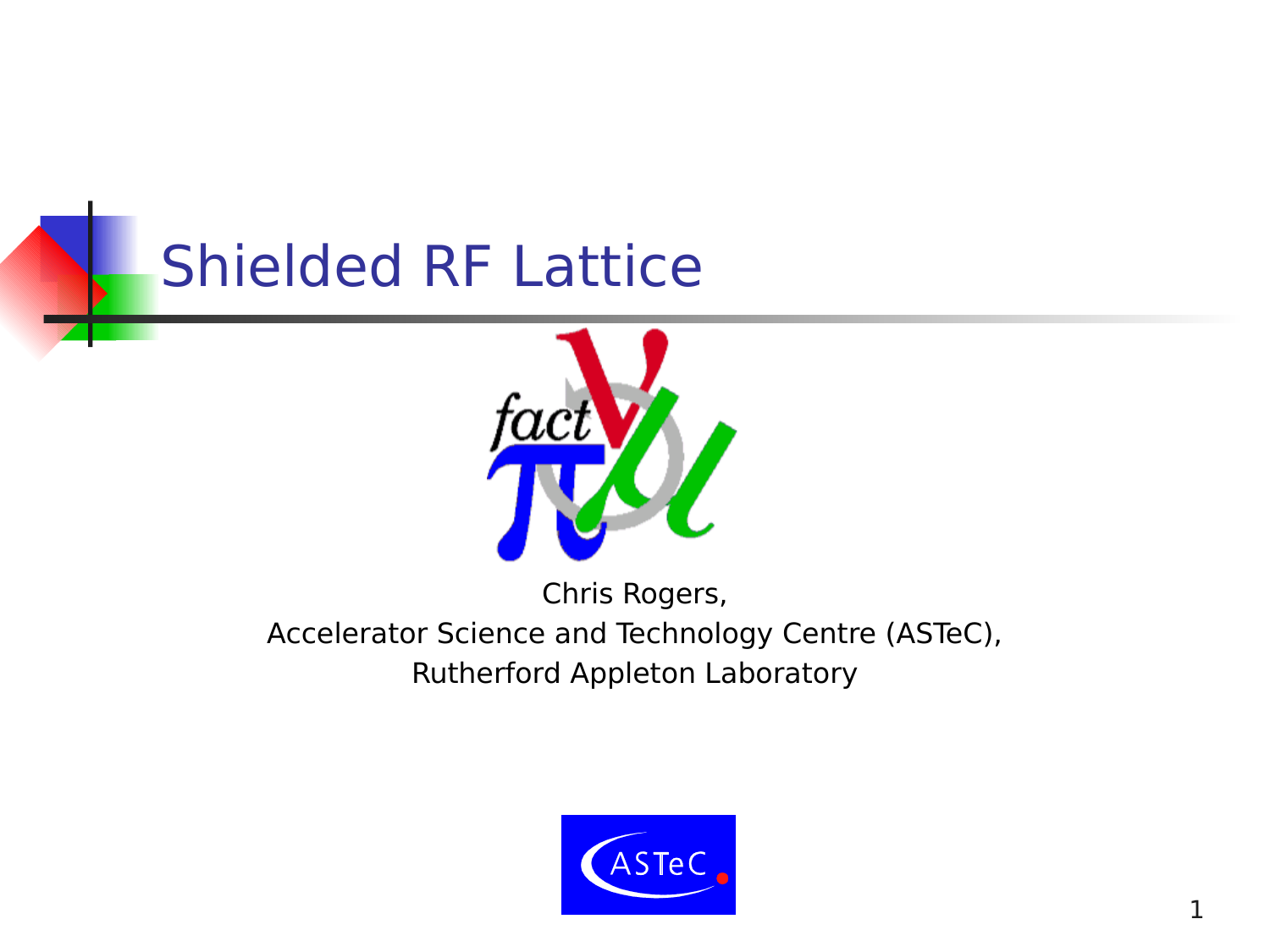# Shielded RF - Reminder



- Increase cell length to remove RF from solenoid fringe fields
	- **Add shielding using iron or** bucking coils?
	- **Try to keep good acceptance** and focusing
- Look at cooling section
	- This is where the RF is most limited
	- This is where optics are most demanding
- How well can we cool in this shielded scenario?
- How well can we optimise the cooling lattice?
- Try to keep RF cavities in  $< \theta.1$ 0.5 T fields
- Liquid Hydrogen absorbers



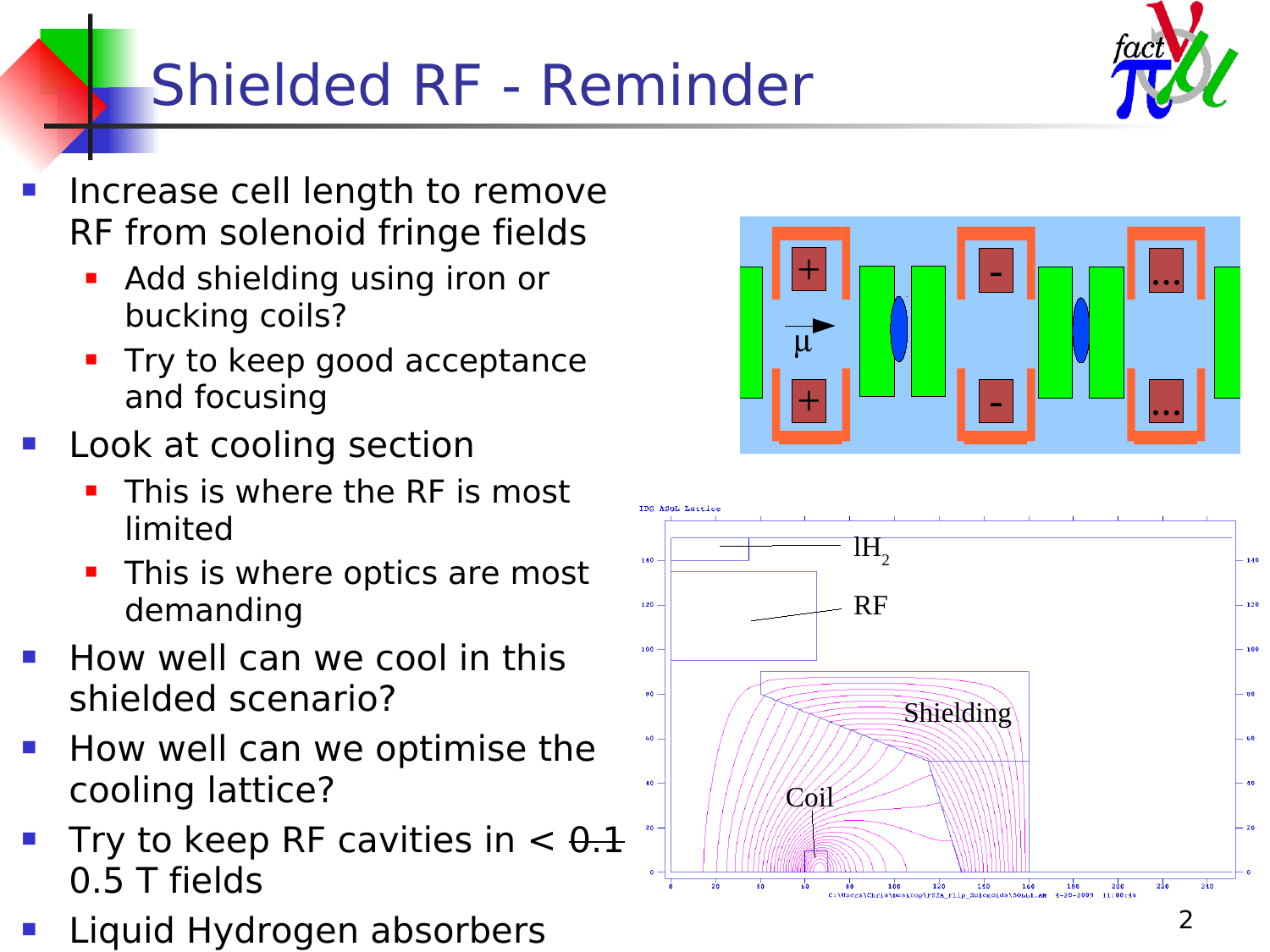## Capture at Higher P



- Work at higher energy to reduce geometric emittance
- Use existing capture scheme for acceleration
- Keep peak field same
	- Change phasing to bring both reference particles in at higher momentum
	- Still phase with 233 MeV/c particle
	- Needs  $\sim$  4-6 degrees phase to bring to 273 MeV/c
- Cut 273 MeV/c < Pz < 373 MeV/c
- All simulations done in g4bl v2.06

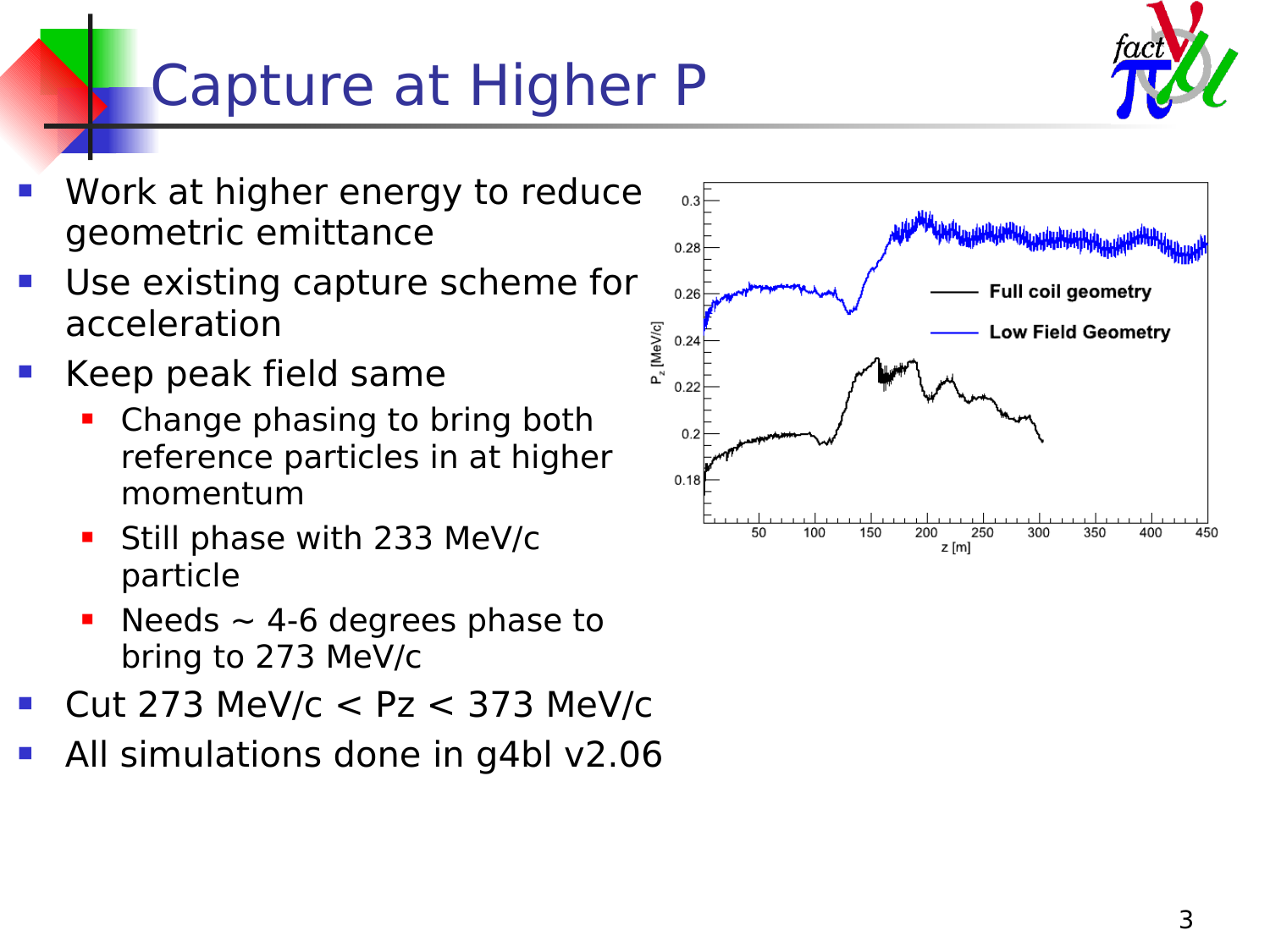#### LiH Lattice Schematic





- **LiH absorber every cell** 
	- Much more compact
	- **Some compromise in cooling performance** 
		- **LiH makes a bit more scattering**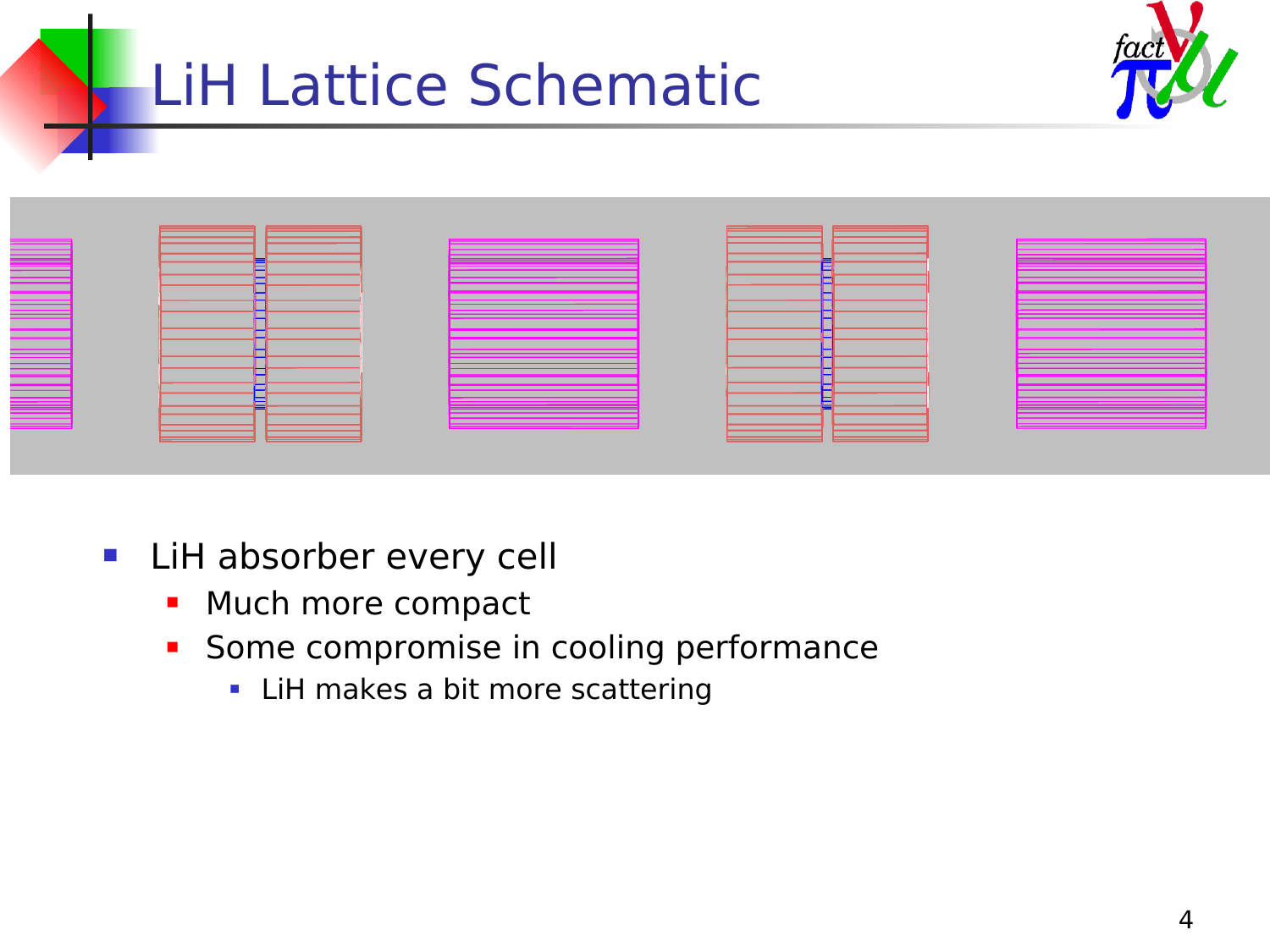#### LiH Lattice Schematic







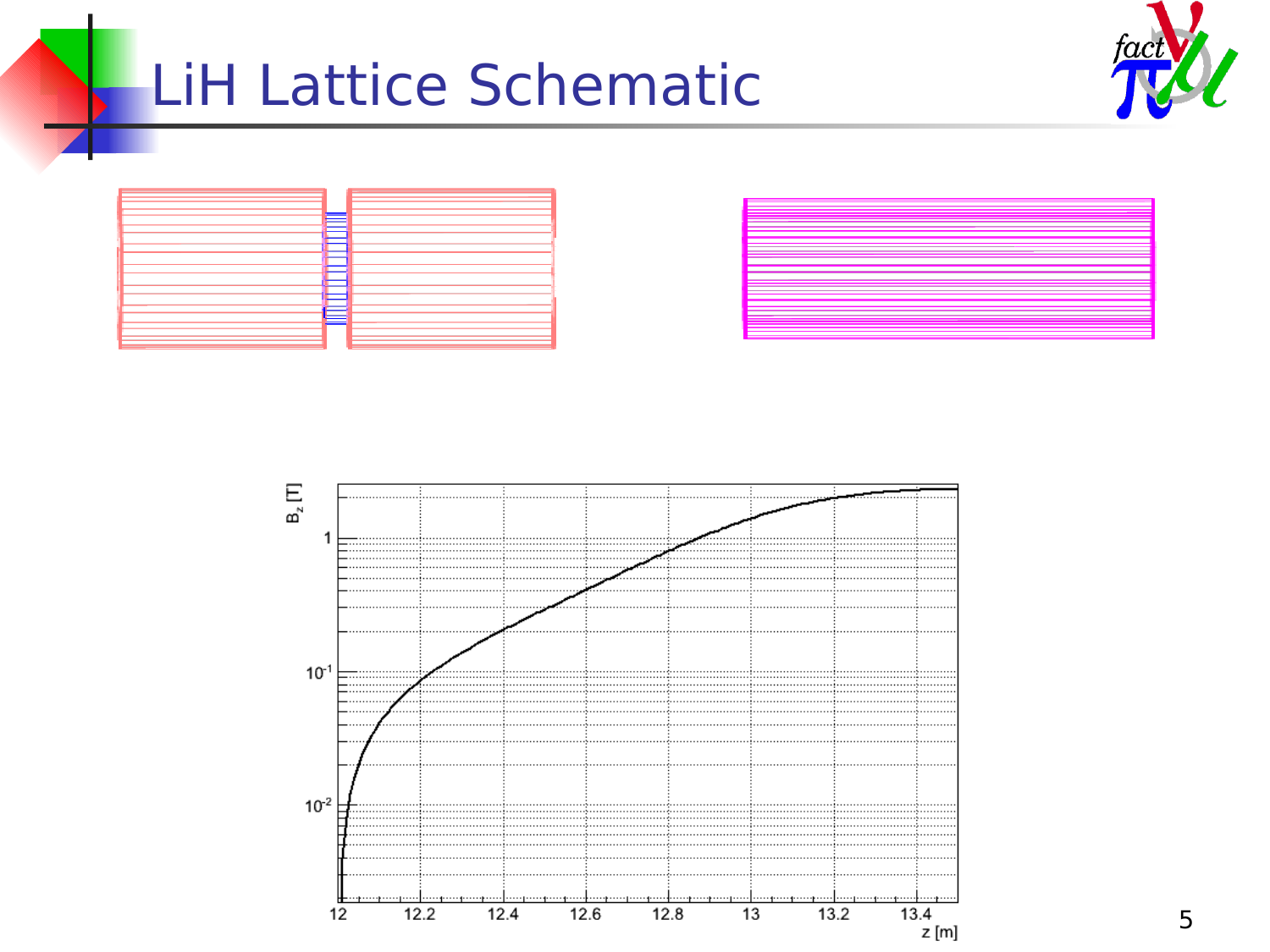#### LiH Lattice Schematic





| LiH length            | 46 mm                |
|-----------------------|----------------------|
| RF peak field         | 19 MV/m              |
| RF phase              | 30 degrees           |
| <b>RF</b> length      | 500 mm               |
| Be window thickness   | $0.4$ mm             |
| <b>Apertures</b>      | 400 mm               |
| Coil length           | 1000 mm              |
| Coil radial thickness | 100 mm               |
| Coil inner radius     | 400 mm               |
| Coil current          | 22 A/mm <sup>2</sup> |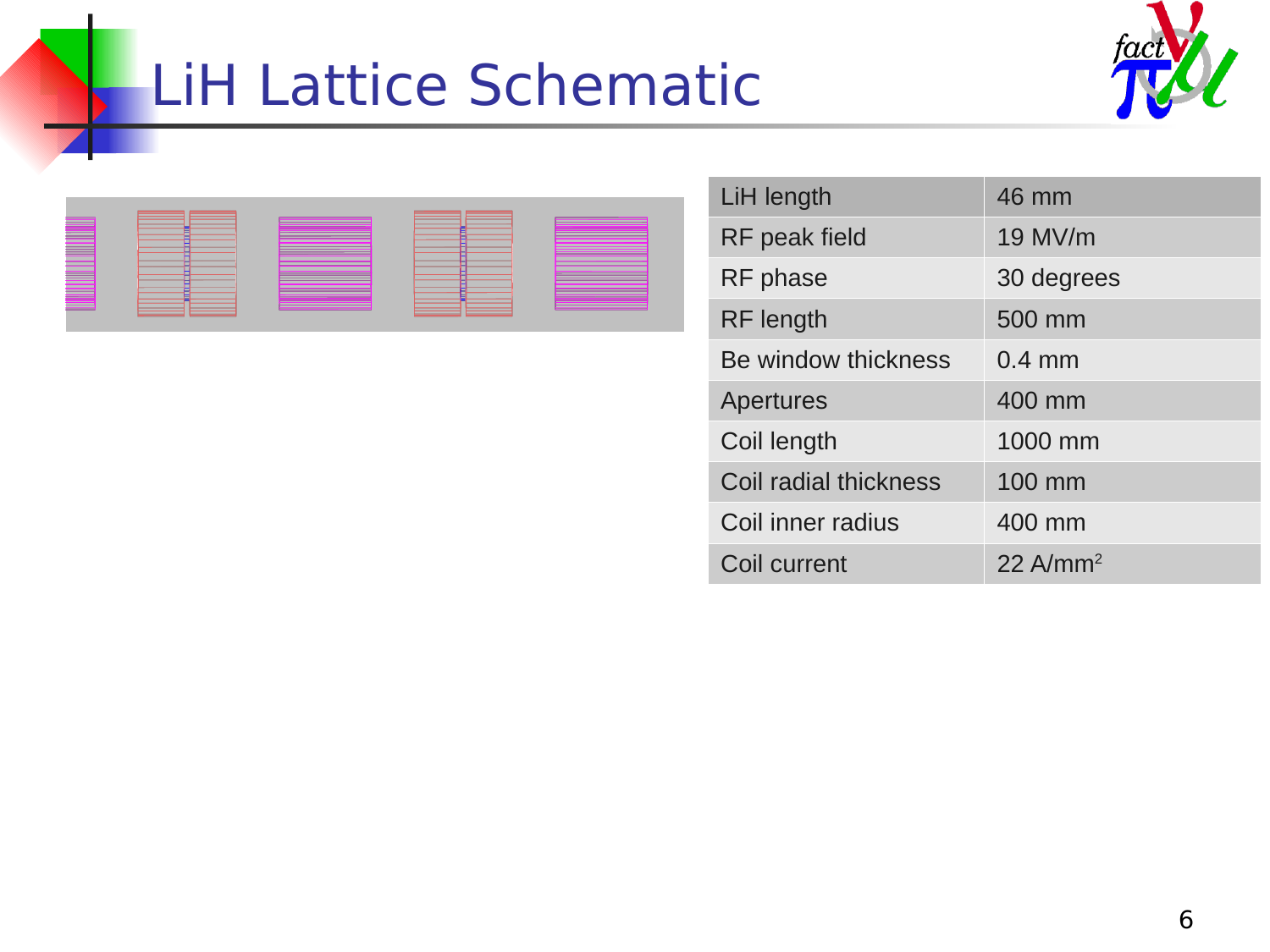#### Matching from RF Capture

- Bring into flipping lattice
- **Note I do fiddle with magnet** currents in the cooling lattice
	- I don't always redo the match!
	- Probably good enough



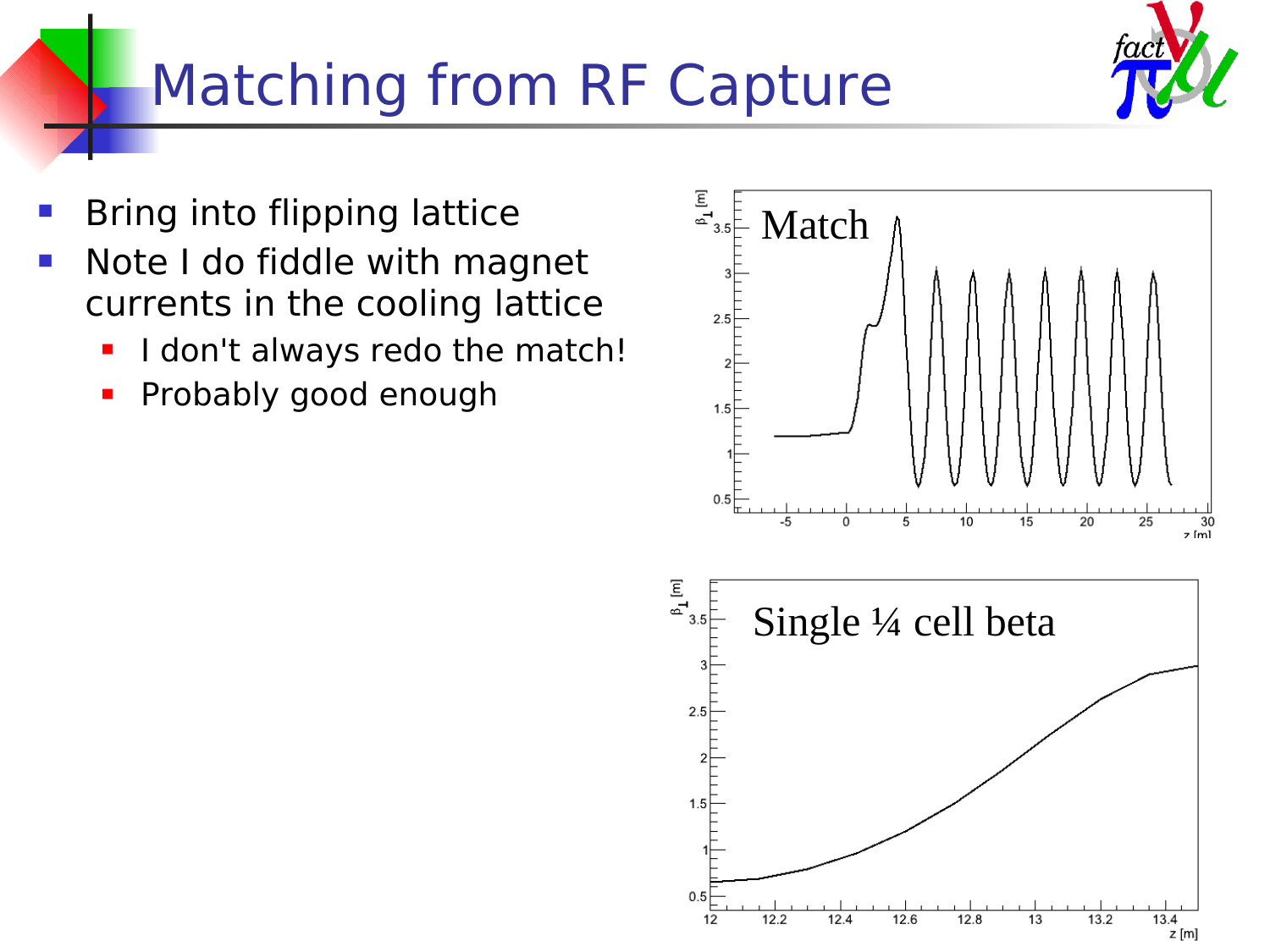

## **Emittances**

- Transverse and longitudinal emittance look good
	- **But note mismatch to cooling**
	- Worse for 4° case (offmomentum)
- Longitudinal matching is better

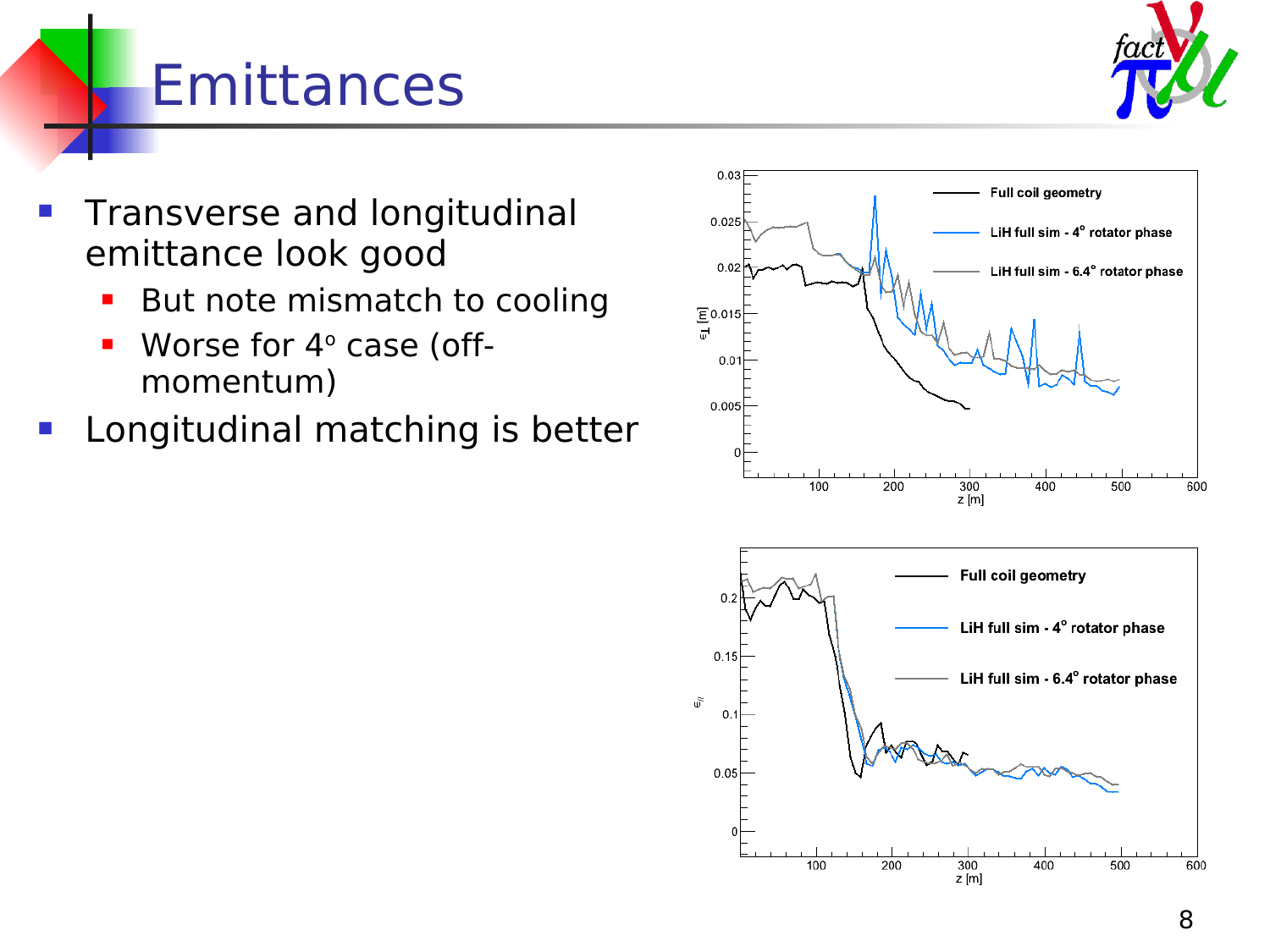## Capture Performance





- **Transmission inside usual cuts:** 
	- 30 mm normalised transverse acceptance
	- **150 mm normalised longitudinal acceptance**
- **Note however momentum cut is** 
	- 173 < Pz < 373 MeV/c for low field geometry
	- $100 < Pz < 200$  MeV/c for baseline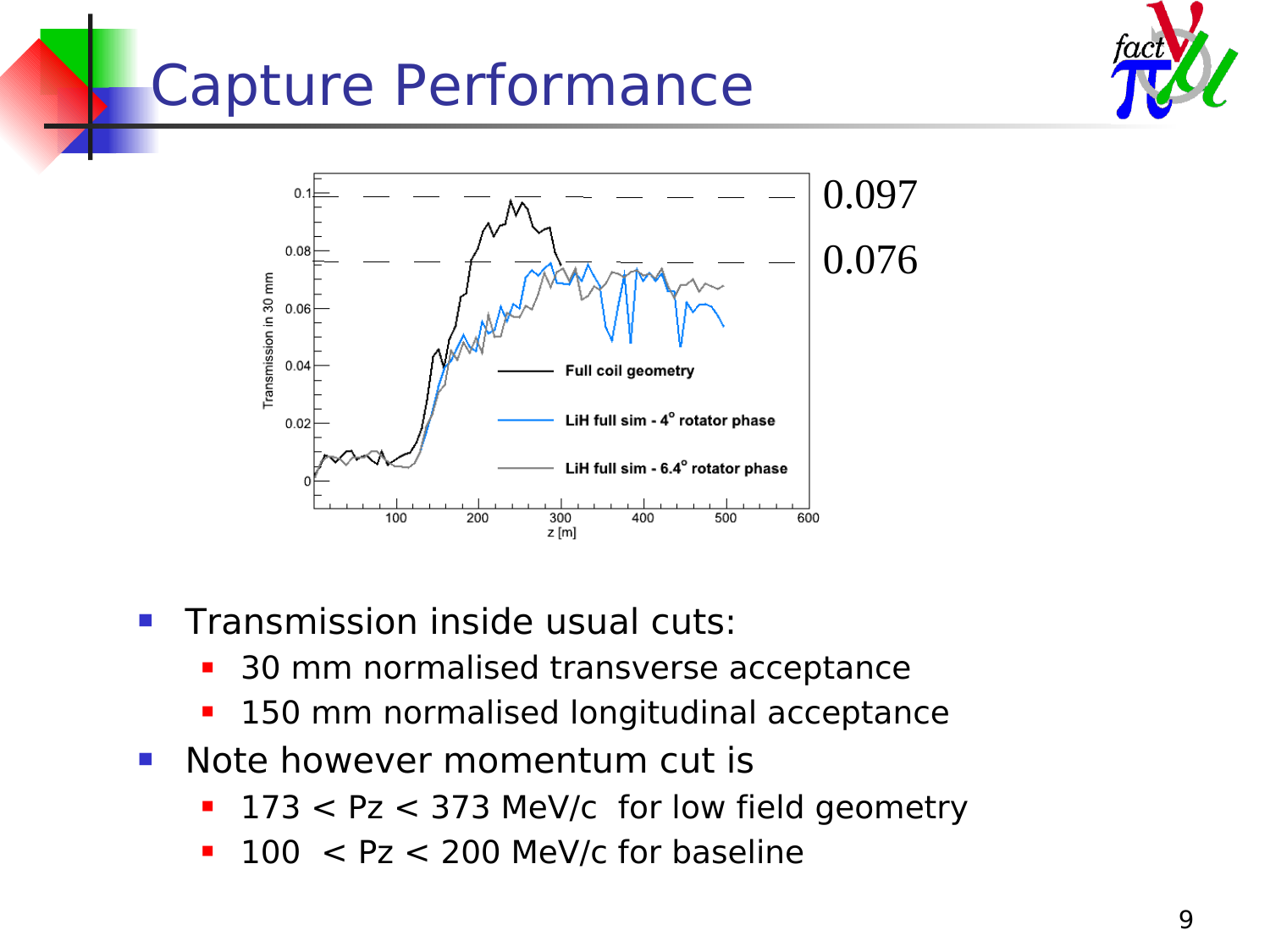# Components



|                      | <b>Baseline</b>          | LiH                    |
|----------------------|--------------------------|------------------------|
| <b>Tunnel length</b> | 75 m                     | 120 m                  |
| Number of RF         | 100                      | 80                     |
| <b>RF</b> length     | 500 mm                   | 500 mm                 |
| RF peak field        | $16*$ MV/m               | 19 MV/m                |
| Number of coils      | 100                      | 40                     |
| Coil current         | 106.66                   | 21                     |
| Inner radius         | 350 mm                   | 400 mm                 |
| <b>Outer radius</b>  | 500 mm                   | 500 mm                 |
| Length               | 150 mm                   | 1000 mm                |
| Coil peak field      | 2.8T                     | 1.25T                  |
| Coil current         | 106.66 A/mm <sup>2</sup> | $19$ A/mm <sup>2</sup> |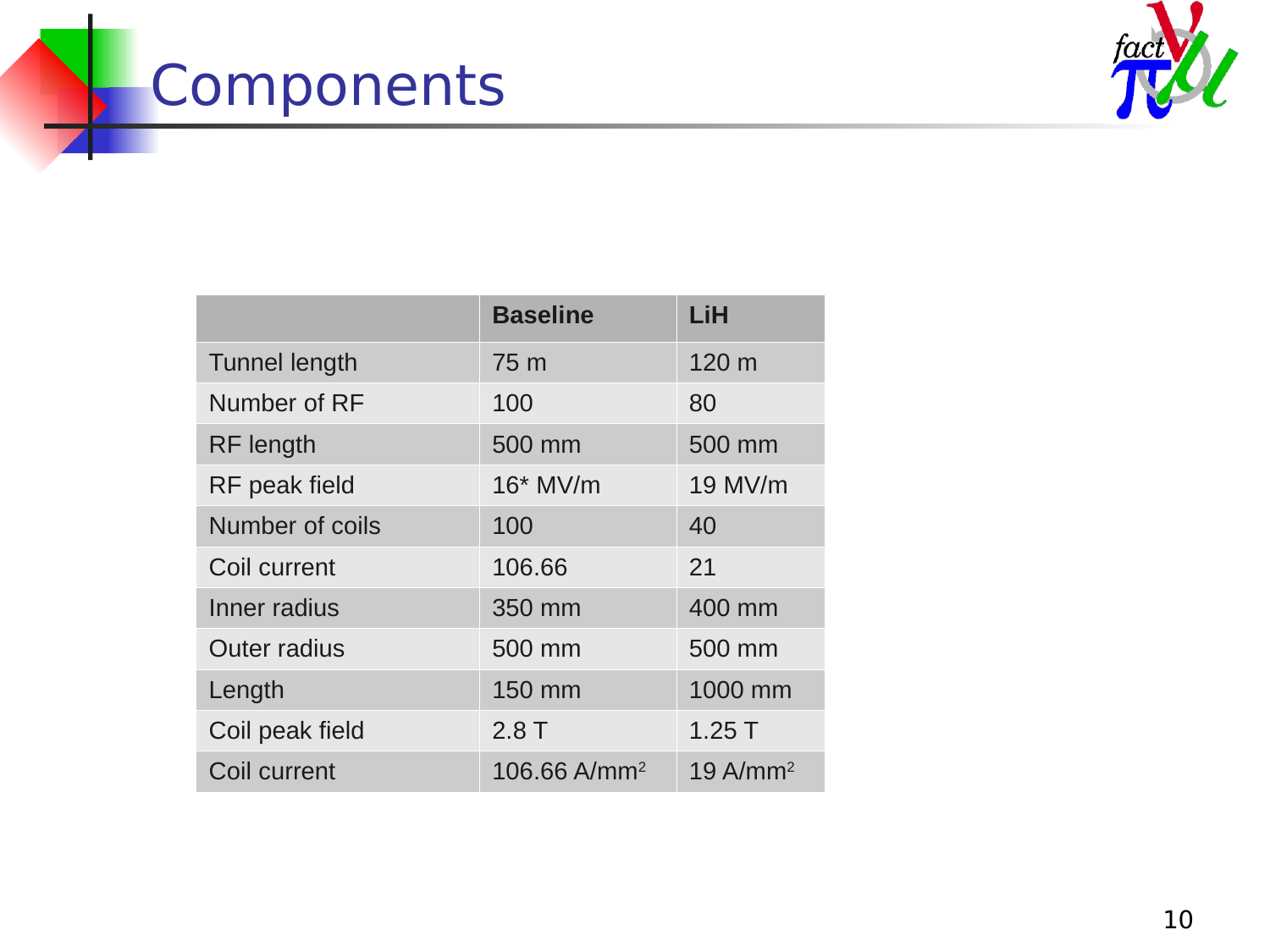#### **Conclusion**



- **Full simulation in G4BL**
- **Includes reoptimisation of phase rotation to capture at** higher energy
- Or we use LiH, fields  $\lt\sim 0.3$  T, lose  $\sim 20\%$  muon rate
- Cooling channel cost  $\sim$  same (New!)